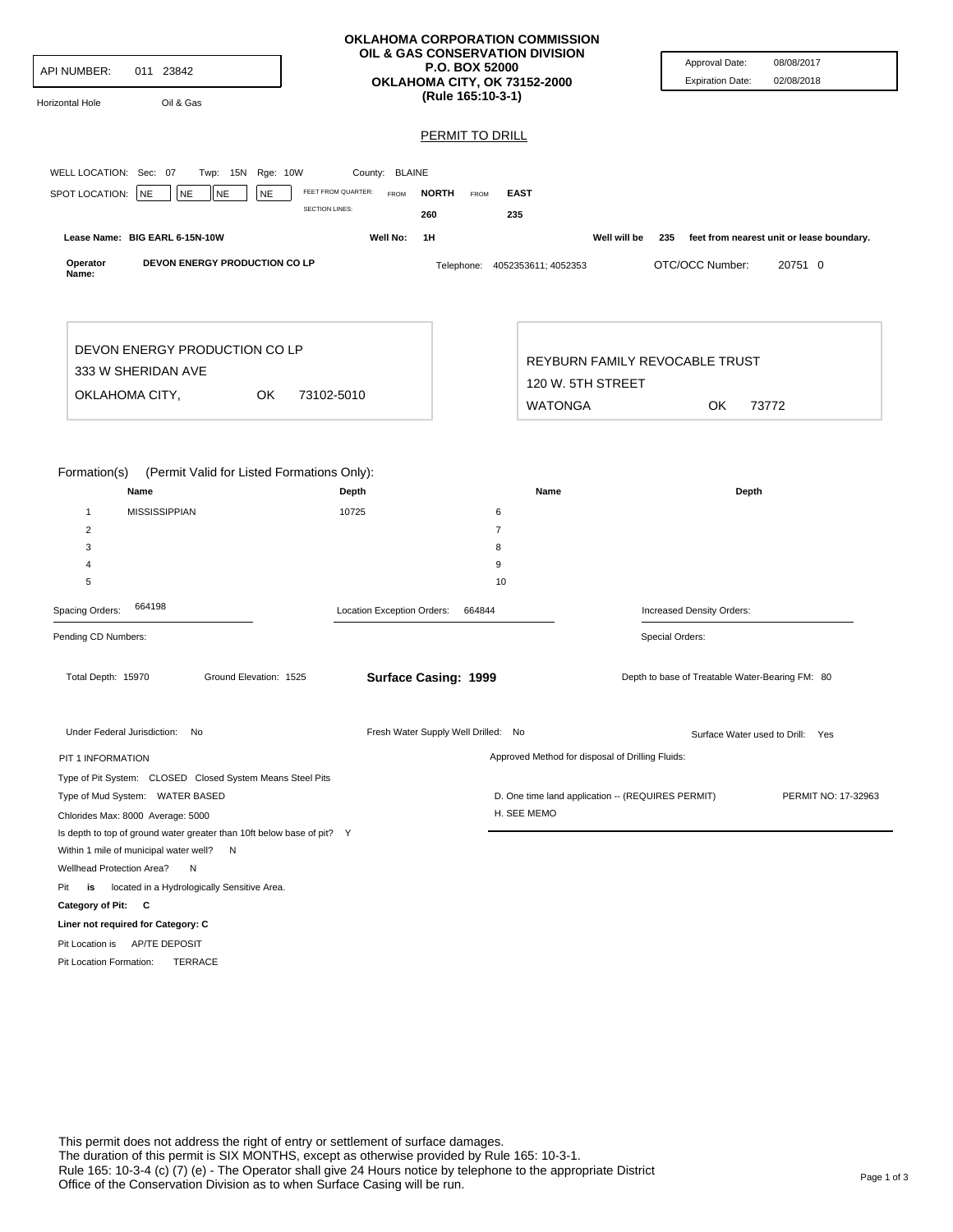PIT 2 INFORMATION Type of Pit System: CLOSED Closed System Means Steel Pits Type of Mud System: OIL BASED Pit **is** located in a Hydrologically Sensitive Area. **Category of Pit: C Liner not required for Category: C** Pit Location is AP/TE DEPOSIT Chlorides Max: 300000 Average: 200000 Is depth to top of ground water greater than 10ft below base of pit? Y Within 1 mile of municipal water well? N Wellhead Protection Area? N

Pit Location Formation: TERRACE

## HORIZONTAL HOLE 1

Sec 06 Twp 15N Rge 10W County BLAINE Spot Location of End Point: NW NE NE NE Feet From: Feet From: Depth of Deviation: 10292 Radius of Turn: 477 Direction: 358 Total Length: 4929 Measured Total Depth: 15970 True Vertical Depth: 10814 End Point Location from Lease, Unit, or Property Line: 50 NORTH 1/4 Section Line: 50 EAST 1/4 Section Line: 380

| Notes:                             |                                                                                                                                                                                                                                                            |
|------------------------------------|------------------------------------------------------------------------------------------------------------------------------------------------------------------------------------------------------------------------------------------------------------|
| Category                           | Description                                                                                                                                                                                                                                                |
| DEEP SURFACE CASING                | 7/26/2017 - G58 - APPROVED; NOTIFY OCC FIELD INSPECTOR IMMEDIATELY FOR ANY LOSS<br>OF CIRCULATION OR FAILURE TO CIRCULATE CEMENT TO SURFACE ON CONDUCTOR OR<br><b>SURFACE CASING</b>                                                                       |
| <b>HYDRAULIC FRACTURING</b>        | 7/26/2017 - G58 - OCC 165:10-3-10 REQUIRES:                                                                                                                                                                                                                |
|                                    | 1) PRIOR TO COMMENCEMENT OF HYDRAULIC FRACTURING OPERATIONS FOR HORIZONTAL<br>WELLS, NOTICE GIVEN FIVE BUSINESS DAYS IN ADVANCE TO OFFSET OPERATORS WITH<br>WELLS COMPLETED IN THE SAME COMMON SOURCE OF SUPPLY WITHIN 1/2 MILE:                           |
|                                    | 2) WITH NOTICE ALSO GIVEN 48 HOURS IN ADVANCE OF HYDRAULIC FRACTURING ALL<br>WELLS TO BOTH THE OCC CENTRAL OFFICE AND LOCAL DISTRICT OFFICES, USING THE<br>"FRAC NOTICE FORM" FOUND AT THE FOLLOWING LINK:<br>OCCEWEB.COM/OG/OGFORMS.HTML; AND,            |
|                                    | 3) THE CHEMICAL DISCLOSURE OF HYDRAULIC FRACTURING INGREDIENTS FOR ALL WELLS<br>TO BE REPORTED TO FRACFOCUS WITHIN 60 DAYS AFTER THE CONCLUSION THE<br>HYDRAULIC FRACTURING OPERATIONS, USING THE FOLLOWING LINK: FRACFOCUS.ORG                            |
| <b>INTERMEDIATE CASING</b>         | 7/26/2017 - G58 - DUE TO THE KNOWN POTENTIAL RISK OF ENCOUNTERING AN OVER-<br>PRESSURED ZONE IN THE MORROW SERIES IN THIS AREA. THE TECHNICAL MANAGER<br>RECOMMENDS SETTING AN INTERMEDIATE STRING OF CASING IMMEDIATELY ABOVE THE<br><b>MORROW SERIES</b> |
| <b>LOCATION EXCEPTION - 664844</b> | 8/8/2017 - G75 - (I.O.) 6-15N-10W<br>X664198 MSSP, OTHERS<br>COMPL. INT. NCT 165' FSL, NCT 165' FNL, NCT 330' FEL<br>DEVON ENERGY PROD. CO., L.P.<br>6-14-2017                                                                                             |

011 23842 BIG EARL 6-15N-10W 1H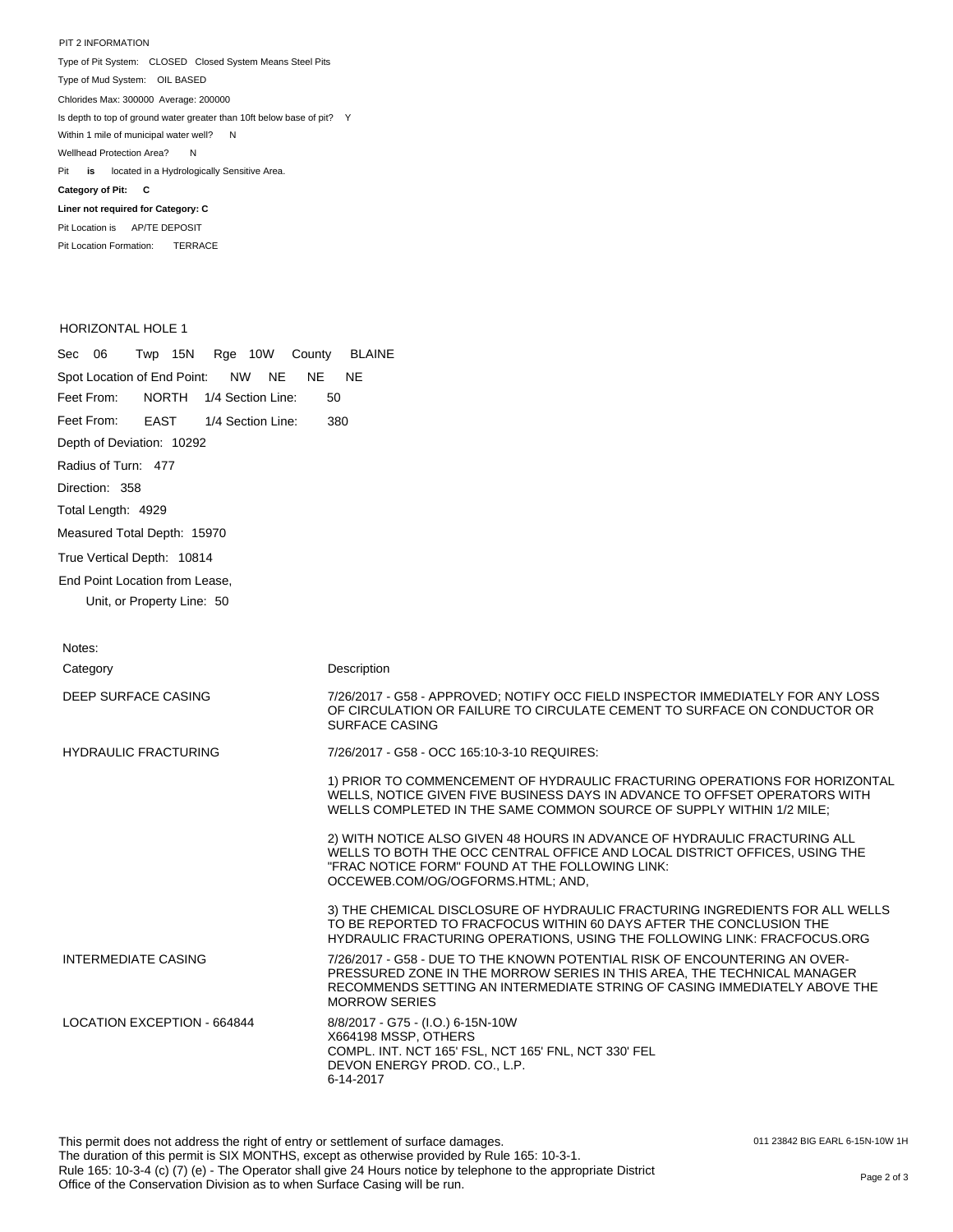MEMO 7/26/2017 - G58 - PIT 1 & 2 - CLOSED SYSTEM=STEEL PITS PER OPERATOR REQUEST; PIT 2 - OBM TO VENDOR, OBM CUTTINGS PER DISTRICT

SPACING - 664198 8/8/2017 - G75 - (640)(HOR) 6-15N-10W EXT 640263 MSSP, OTHERS POE TO BHL NCT 660' FB